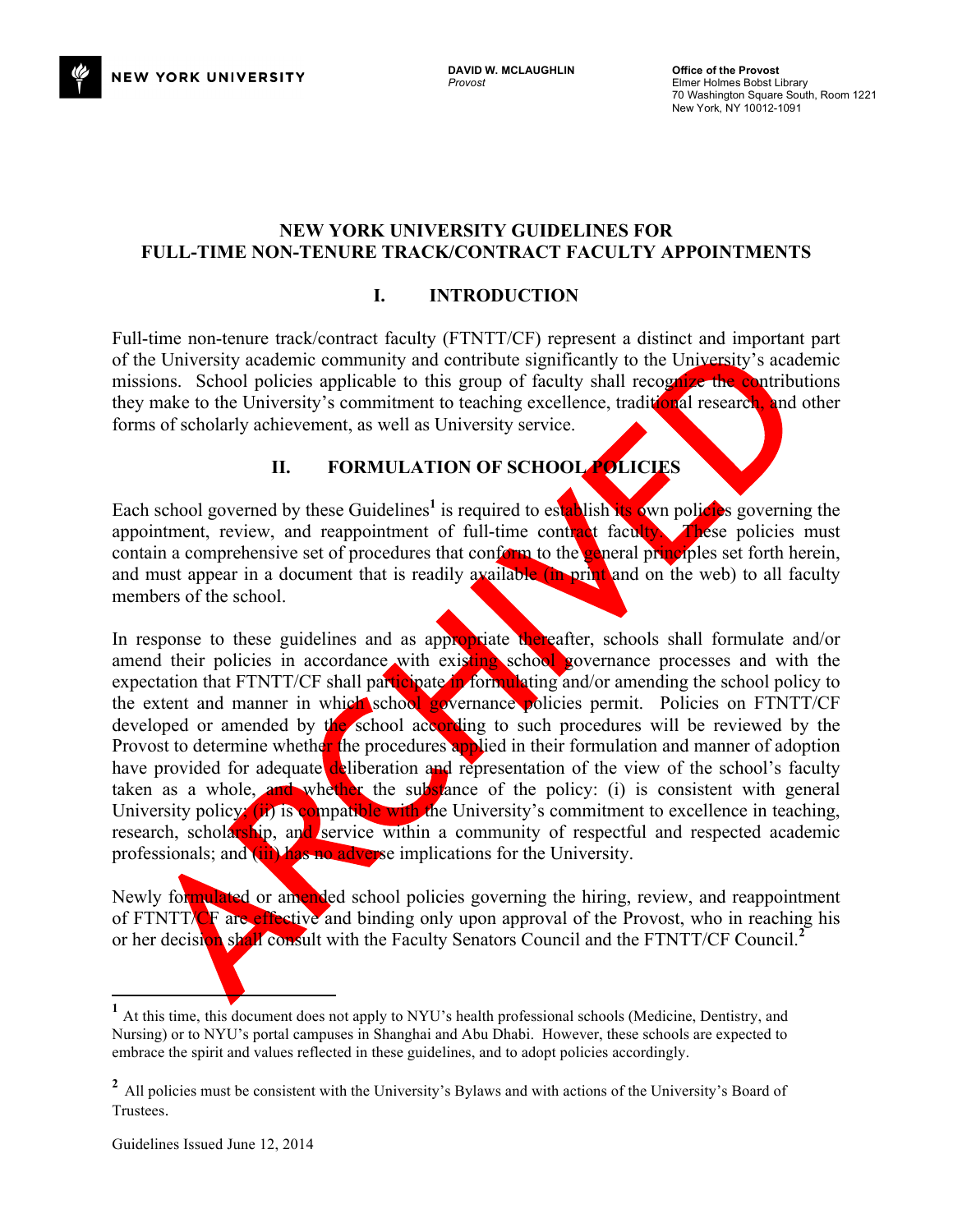Each school shall establish a formal process for conducting a five-year review of the school policy initially approved under these guidelines and for successive reviews of the policy and its implementation periodically thereafter. This review shall include a written report from the school dean to the Provost, who shall consider both the substance of the policy as well as its implementation.

## **III. TITLES AND TERMS OF EMPLOYMENT**

### **Scope of These Guidelines**

These Guidelines apply to Full-Time Non-Tenure Track/Contract Faculty as they are defined in Bylaw 87(a), *Full-Time Non-Tenure Track/Contract Faculty Appointments*. FTNTT/CF "are faculty who are not Tenured/Tenure Track Faculty and who: (i) have full-time appointments at the University; (ii) have titles or appointments that do not prohibit indefinite contract renewals (although promotion within the appointment category, such as from Assistant to Associate, may be required for renewal); and (iii) are not visiting faculty (including persons who have tenure or are on the tenure track at another institution and persons who are on leave from another institution or company."

### **Titles for FTNTT/CF**

FTNTT/CF have an array of titles, which may vary depending on the school, and which may overlap with Other Faculty titles (see Bylaw 88, *Other Faculty*). FTNTT/CF are to be appointed using academic titles from among appropriate titles set forth in University Bylaws at that time and listed among *Nontenure Positions* (Bylaw 89, *Nontenure Positions*). Schools seeking to create materially different academic titles designed to convey FTNTT/CF status must secure the approval of the Provost, who shall consult with the Faculty Senators Council and the FTNTT/CF Council and make a recommendation to the Board of Trustees to amend the Bylaws accordingly.

# **Written Contracts**

Each full-time contract faculty appointment is to be secured by a written contract, specifying a fixed term, signed by the parties to it, and filed with the school dean and the University Office of Academic Appointments prior to commencement of employment.

Such contracts shall include the following terms negotiated between the faculty member and the appropriate administrator with the authority to do so, and approved by the dean:

- start and end dates of the appointment;
- an indication of whether the faculty member is eligible to be considered for reappointment upon conclusion of the current contract;
- academic responsibilities, compensation, and obligations of the appointment;

 **<sup>3</sup>** Bylaw 87(a) and other Bylaws referenced in this document were approved by the NYU Board of Trustees on June 11, 2014 and take effect on September 1, 2014.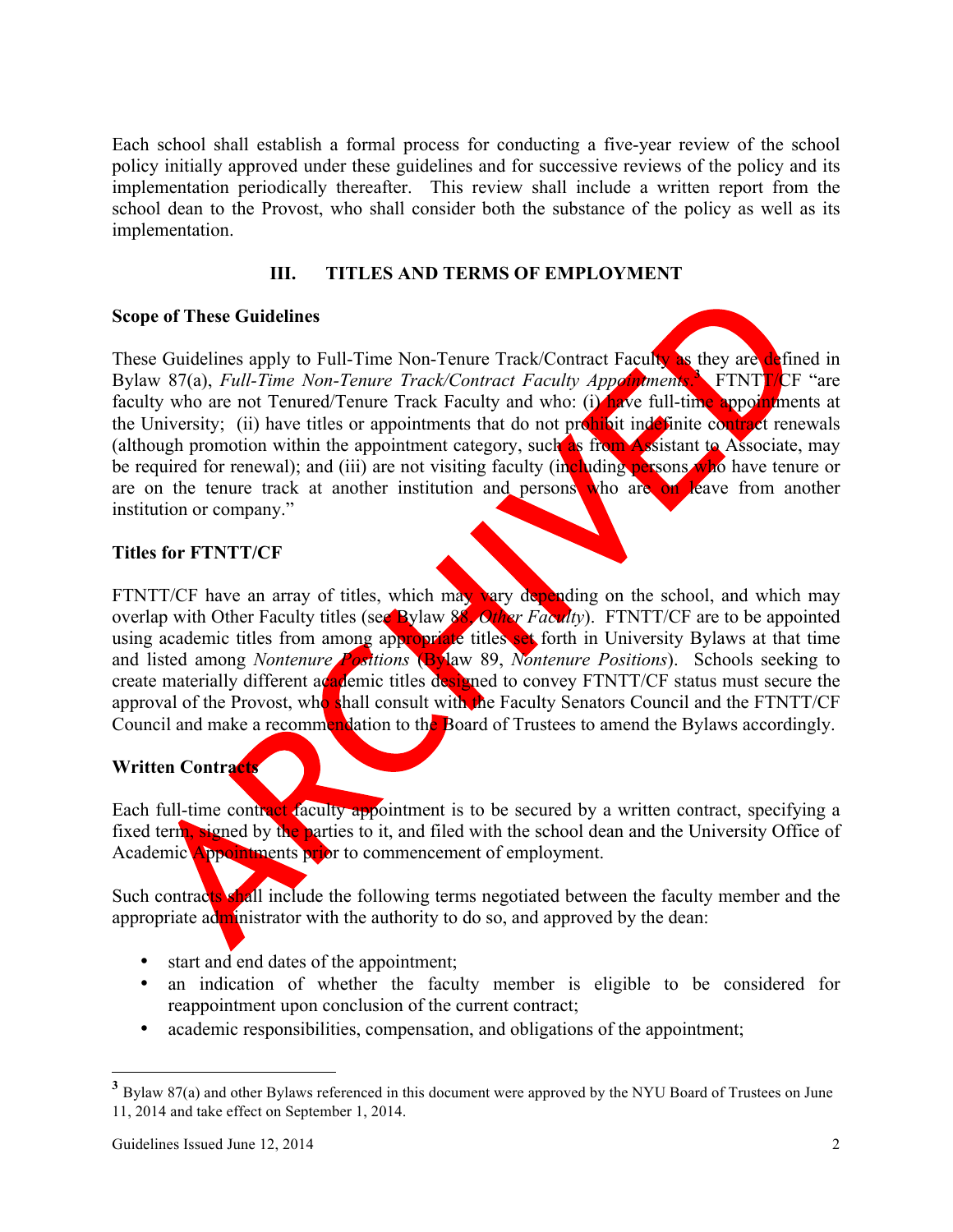- particular responsibilities and benefits; and
- agreement to be bound by applicable University policies.

In accordance with University Bylaw 87(b), *Contracts and Titles,* the appointment of FTNTT/CF automatically terminates at the close of the period of time stipulated in the contract, unless there is an official notice of renewal. By signing the contract, appointees acknowledge that they have received adequate notice of their termination date. Thus, reappointment can be achieved only by a school's taking affirmative action to do so.

# **Areas of Responsibility**



Responsibilities and assignments for FTNTT/CF vary from school of school and within schools and are normally differentiated by title. Each school shall define and prioritize the responsibilities associated with full-time contract faculty positions and establish performance expectations.

Responsibilities associated with full-time contract faculty appointments typically include some but not necessarily all of the following and need not be restricted to them:

- teaching including, but not limited to, classroom instruction;
- scholarship including, but not limited to, for example, research, publications, creative productions, and performances;
- student advising;
- service including, but not limited to, service to the University community and within and to one's profession; and
- additional academic roles and administrative responsibilities that contribute to the school's or University's educational, research, and service missions.

# **Participation in School Governance**

In accordance with Bylaw 82(c), *Faculty Membership, College and School Governance,* the FTNTT/CF of a school may hold its own faculty meetings and may grant rights of attendance and voting privileges to other categories of faculty of the school, as it determines; and may participate in joint meetings with tenured/tenure track faculty.

Schools are encouraged to permit FTNTT/CF to be represented within their respective school governance bodies, and to include FTNTT/CF on appropriate committees, except for those involving tenure decisions or those otherwise set aside by University Bylaws as falling within the exclusive domain of tenured and tenure track faculty.

# **Transfer between FTNTT/CF and Tenured or Tenure Track Appointments**

While not prohibited, FTNTT/CF appointments are not normally convertible to tenure track appointments. In rare cases, and then only with provostial approval, a school may choose to convert a non-tenure track position into a tenure track one for which the incumbent is eligible to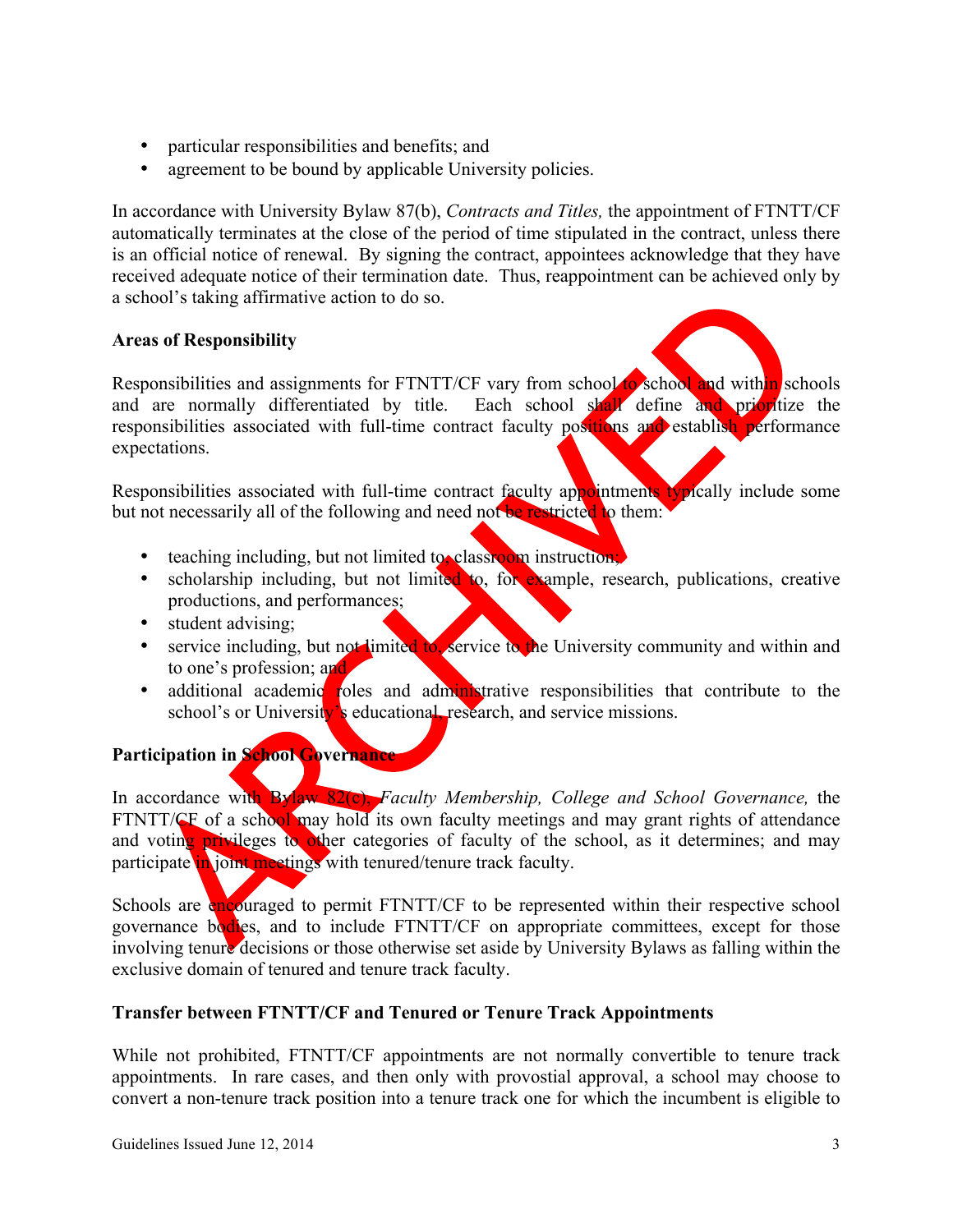apply within the search process. In these rare cases, conversion of a non-tenure track position into a tenure track position will not foreshorten an existing contract duration as could occur, for example, if the conversion occurred before expiration of an existing contract and the contractee was not selected for the tenured or tenure track appointment. However, no school policy may prohibit a FTNTT/CF member from applying for and being considered for any tenure track opening that arises within his or her school or elsewhere in the University; nor may any school policy treat his or her doing so with prejudice.

### **IV. HIRING, REAPPOINTMENT, PROMOTION AND PERFORMANCE ASSESSMENT**

### **Excellence in Faculty Appointments**

Appointment processes for FTNTT/CF shall reflect the University's overriding commitment to enhance academic excellence and to provide students with the best available educational experience. Thus, each FTNTT/CF appointment and reappointment shall be evaluated in the light of the contribution it makes to the distinct excellence of the school including its educational and training programs, and shall exemplify the university's commitment to appoint and retain the best faculty in all disciplines.

### **Hiring Plan and Process**

## **a. Duration of Contracts**

FTNTT/CF appointments that provide for the possibility of extended periods of employment support continuing involvement with students and colleagues and provide an appropriate and desirable element of job security. Thus, wherever possible, schools are encouraged to reduce reliance on one-year contracts. However, in addition to providing schools with an essential degree of flexibility, one-year contracts are programmatically and academically desirable in a number of schools and academic programs within schools, and can be justified accordingly.

Full-time contract faculty members are to be hired within the context of the school's long-term strategic planning for faculty academic programming, which is approved by the Provost. This is true for one-year as well as multi-year contracts.



Hiring practices for FTNTT/CF shall be transparent and fair. The process shall include involvement of department and school committees and deans, in accordance with school governance processes. Schools are encouraged to include FTNTT/CF in the hiring process for full-time contract faculty. Where governance procedures preclude the involvement of FTNTT/CF in the hiring of full-time contract faculty, schools are encouraged to revise their procedures to allow for meaningful FTNTT/CF involvement.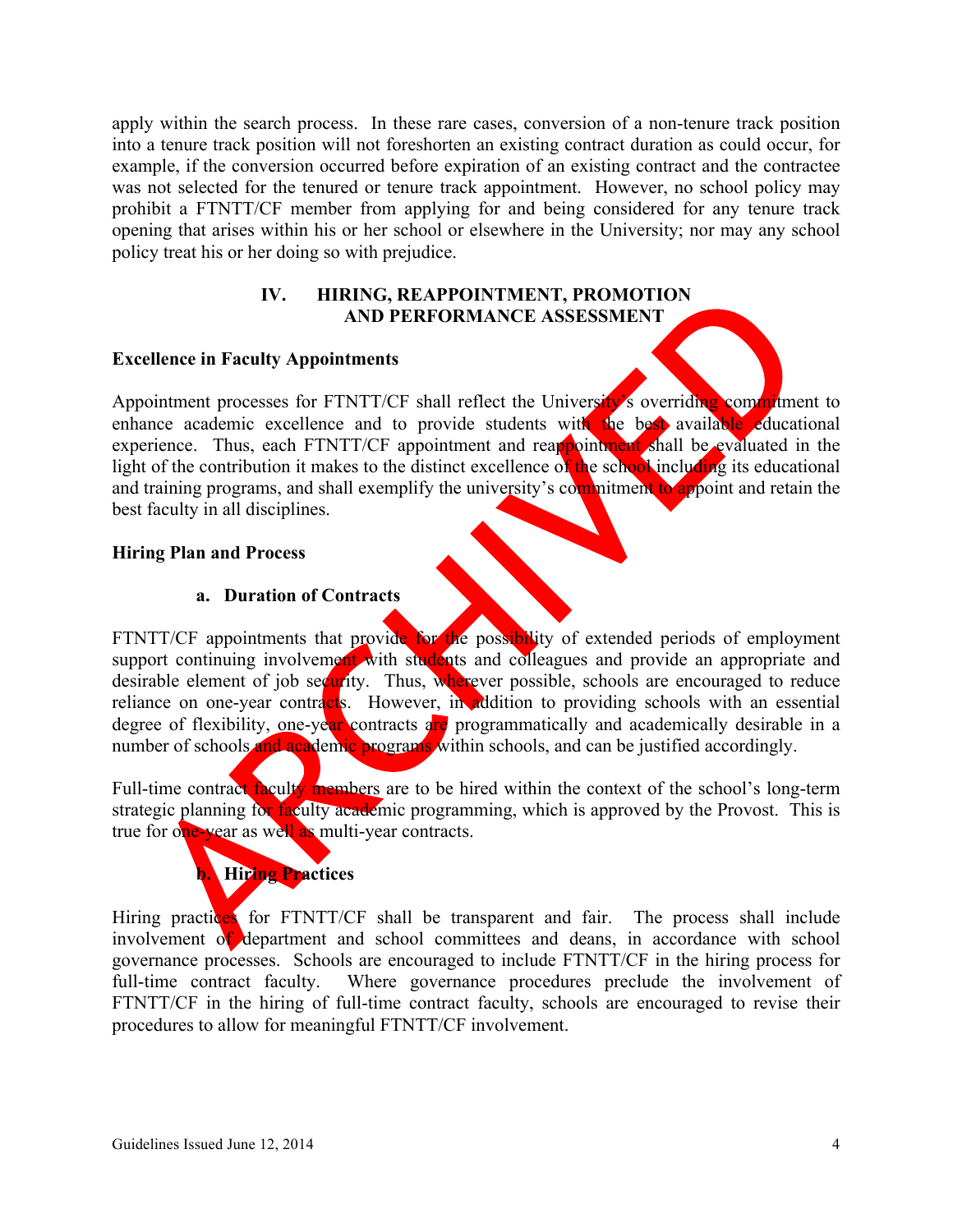## **Reappointment and Promotion**

## **a. Eligibility and Criteria for Reappointment and Promotion**

Faculty appointed under both one-year and multi-year full-time contracts may be eligible for reappointment. Contracts will specify whether this is the case. Schools are encouraged to provide regular written feedback to faculty on multi-year contracts regarding their performance.

Each school shall set exacting standards embodying the highest levels of achievement and establish clear processes for reappointment and promotion. Even in those cases in which a candidate satisfies the appropriate standards of achievement, the decision to reappoint or promote may be impacted by curricular and structural changes and improvements in academic programs.

Where a position is to be eliminated at the end of the contract term and there is no similar position open, there is no reappointment process; however, the faculty member may request a performance review for career development to be conducted within a time framework specified by the school.

# **b. Reappointment for Multi-Year Full-Time Contracts of Three Years or More**

These guidelines distinguish between reappointment processes governing multi-year full-time contracts and one-year full-time contracts.

In the case of multi-year full-time contracts of three years or more, reappointment requires a formal review process. The process shall be conducive to insuring that candidates for reappointment and promotion exhibit the highest level of performance and achievement – whether in teaching, the creative arts, or traditional scholarship and research.

Review for reappointment/non-reappointment is conducted in the penultimate year of the initial term of appointment and shall be completed by the end of that penultimate year. In the event of a decision to reappoint, the FTNTT/CF shall complete the remainder of his/her term and shall be reappointed, normally, for another multi-year term. In the event of a decision to not reappoint, the contract faculty member shall be notified of the intention to not reappoint no later than August  $31<sup>st</sup>$  of the penultimate year, and shall continue to be under contract for the final year.

Each school process for review of full-time multi-year contracts of three years or more, including promotion reviews, must include:

- a review committee, which is advisory to the dean and/or unit head, and rules determining how the committee is to be constituted;
- a statement of the academic criteria in the areas of teaching, program development, the creative and performance arts (where appropriate), department and school service, and research and scholarship (where appropriate) that will guide the committee's evaluation;
- the criteria of assessment in effect at the time, which shall be available to the faculty in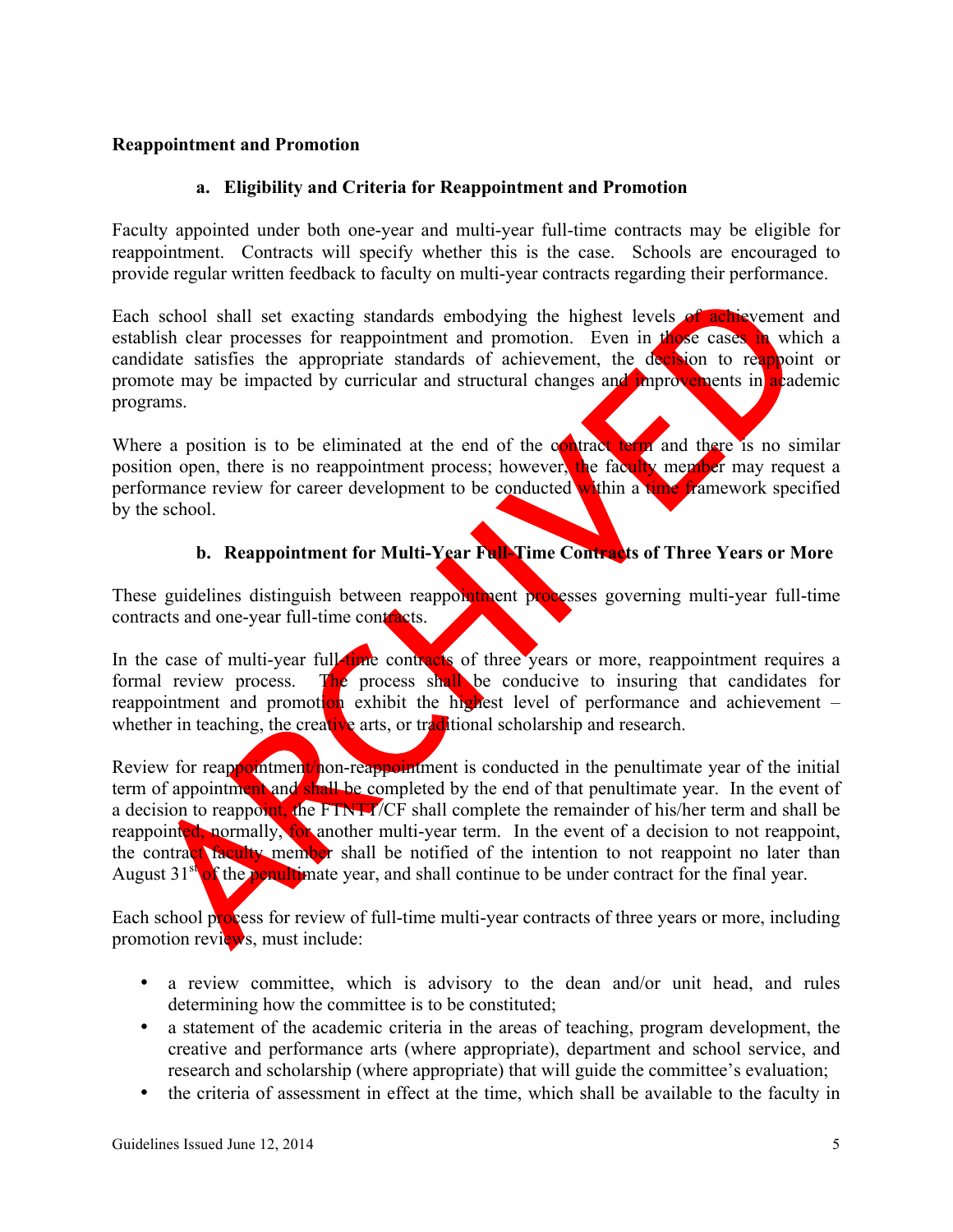print and on the web;

- a published and widely available calendar for department/school-level reviews and communication to faculty members that accords fair and timely notice of a review to take place and of its outcome. Schools may have different administrative calendars; however, all schools shall provide adequate notice for individuals to pursue alternative employment in the event of a negative decision;
- the grounds for stopping the contract clock for reasonable cause, e.g., medical, personal, as primary caregiver for child, spouse, parent, same-sex domestic partner, or by contractual stipulation or negotiation; and
- the grounds for grievance and appeal as laid out in this document (below, Section V.).

In addition to formal reviews at the time of potential reappointment, each FINTT/CF member on a multi-year contract of three years or more shall annually submit to his/her dean an activity report, comparable in scope to reports required of tenure/tenure track faculty but as appropriate for contract faculty appointments, whose format shall be designed in accordance with school policy as in effect at that time.

In addition, schools may wish to carry out formal performance assessments from time to time in the course of multi-year appointments that are longer than three years.

# **c. Reappointment for Continuous Service on One-Year or Two-Year Full-Time Contracts**

Though no reappointment can proceed without a performance assessment, numerous factors render the sort of formal review appropriate for multi-year appointments inapt in the case of faculty on one- or two-year contracts being considered for reappointment. Each school must formulate a policy that provides for appropriate assessment criteria adequate to determine whether reappointment is warranted. Criteria may include evaluation of classroom performance, review of curricular materials, and the like.

As is the case in multi-year contracts, eligibility to be considered for reappointment does not guarantee reappointment.

FTNTT/CF may be reappointed to a series of one-year or two-year full-time contracts. In the first semester of the third year of continuous appointments, a FTNTT/CF member shall be subject to formal review comparable to those to which faculty members on longer multi-year contracts are subject. The process governing third-year reviews of faculty on continuous contracts shall include:

- a review committee, which is advisory to the dean and/or unit head, and rules determining how the committee is to be constituted;
- a statement of the academic criteria in the areas of teaching, program development, the creative arts (where appropriate), department and school service, and scholarship (where appropriate) that will guide the committee's evaluation;
- the criteria of assessment in effect at the time, which shall be available to the faculty in print and on the web;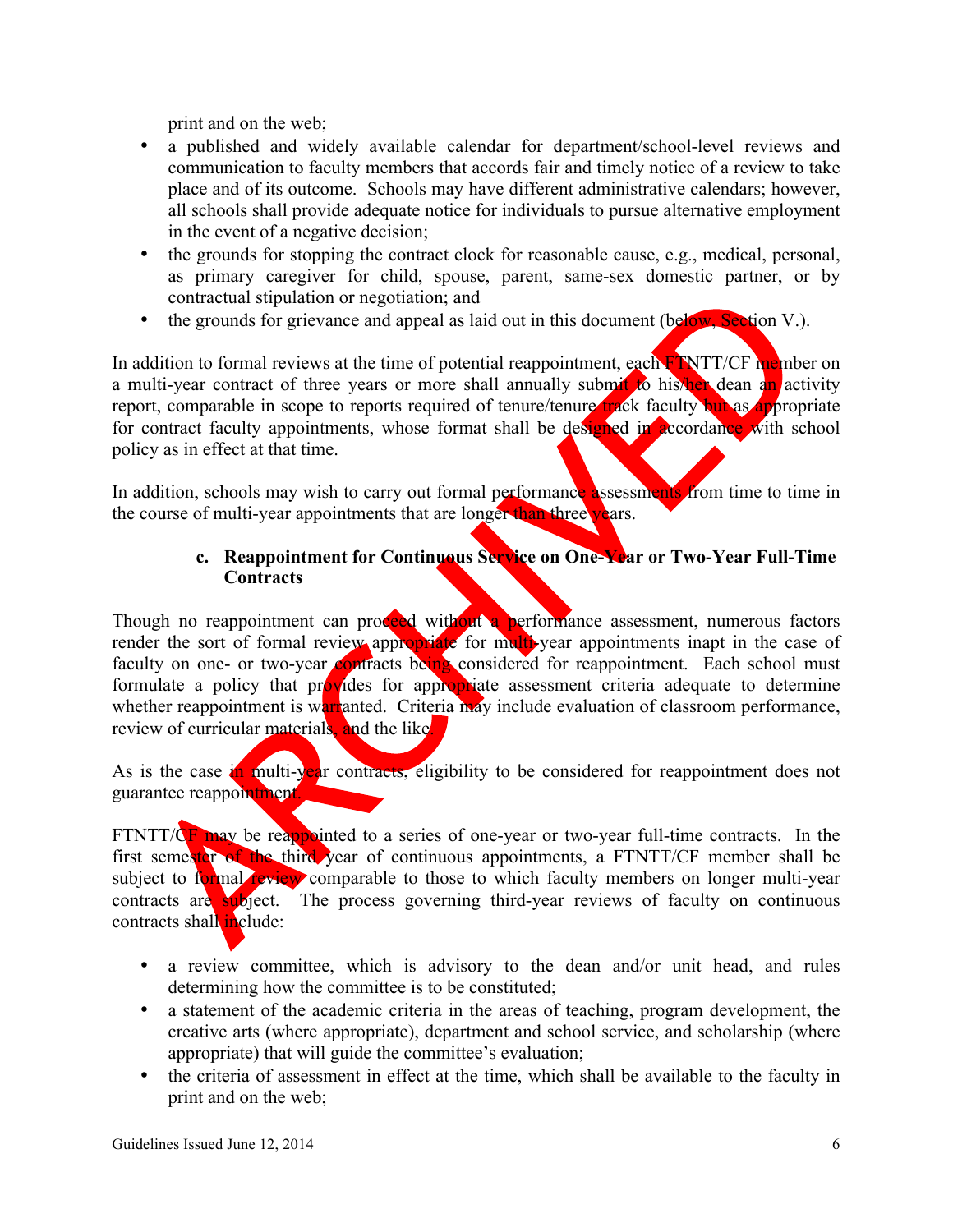- a published and widely available calendar for department/school-level reviews and communication to faculty members that accords fair and timely notice of a review to take place and of its outcome. Schools may have different administrative calendars; however, all schools shall provide adequate notice for individuals to pursue alternative employment in the event of a negative decision. Normally, a contract faculty member must be notified of the intention not to be reappointed no later than March  $1<sup>st</sup>$  of the final year of the contract, if the appointment is to be terminated on August  $31<sup>st</sup>$ . Normally, a contract faculty member whose period of appointment is due to terminate on a date other than August  $31<sup>st</sup>$  must be notified of the intention not to be reappointed no later than 180 days prior to the termination date;
- the grounds for stopping the contract clock for reasonable cause  $(e, g)$ , medical, personal, as primary caregiver for child, spouse, parent, same-sex domestic partner, or by contractual stipulation or negotiation); and
- the grounds for grievance and appeal as laid out in this document (below, Section V.).

# **V. GRIEVANCES RELATED TO REAPPOINTMENT AND PROMOTION OF FTNTT/CF**

### **a. Principles**

Each school shall have a formal and written grievance policy that is widely available and easily accessible to faculty, reflective of the distinctive culture of the school, responsive to the University's commitment to academic excellence and to its responsibility to provide students with access to an excellent education, and cognizant of its responsibility to faculty to afford them due process and a fair hearing of their complaint. Each such policy must identify who is permitted to grieve, what can be grieved, the grounds upon which grievances are to be judged, and the procedures for doing so.

To guide the schools, these Guidelines set forth and clarify applicable University policy and processes with respect to reappointment of full-time contract faculty. These guidelines complement the *Faculty Grievance Procedures*, cited in the Faculty Handbook, which apply to tenured/tenure track faculty. The following guidelines for grievances related to reappointment of and promotion of FTNTT/CF are similar to those Procedures but clarify who can grieve, and provide for the participation of full-time contract faculty on school grievance committees and in the appeal process.

School policies should also address grievances on other matters such as duties, salaries, perquisites, and working conditions. University compliance and workplace policies govern grievances on a range of additional matters.

# **b. Grievances Relating to Reappointment and Promotion**

Grievances related to reappointment and promotion of FTNTT/CF are restricted to allegations of procedural defects and irregularities. Outcomes of the review process or decisions reached through the review process can be grieved only to the extent that they involve violation of University-protected rights of faculty members. Thus, a grievance must allege that 1) the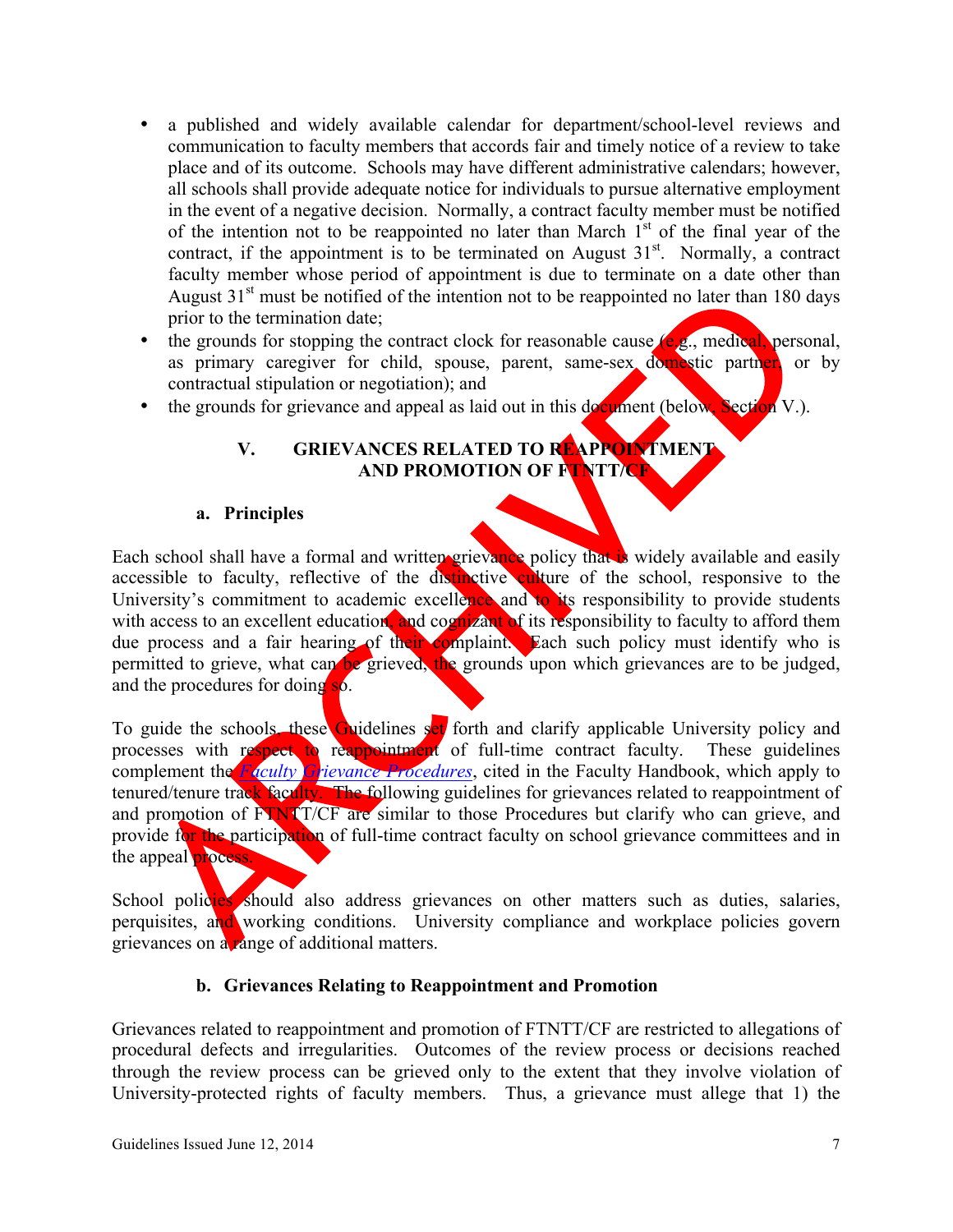procedures used to reach the decision were improper, or that the case received inadequate consideration; or 2) that the decisions violated the academic freedom of the faculty member in question, in which case the burden of proof falls to the grievant.

## **c. Who Can Grieve**

A FTNTT/CF member whose contract is non-renewable or who is not eligible for reappointment cannot grieve a decision not to reappoint. Individuals on multi-year contracts of three years or more who are subject to a review process to determine whether they are to be reappointed do have a right to grieve the process in the event it leads to a negative decision with respect to reappointment or promotion or the terms of reappointment or promotion; and they are entitled to grieve in the event they are denied reappointment without review. Faculty on continuous oneyear or two-year appointments are similarly entitled to grieve the process in the event the thirdyear review process leads to a negative decision; and they are entitled to grieve the process in the event they are not reappointed after a third year of continuous service when a review had been explicitly promised in connection with the possibility of reappointment subject to it, but was not undertaken. FTNTT/CF who are subject to a review process to determine whether they are to be promoted have a right to grieve the process in the event it leads to a negative decision.

# **d. The School Grievance Process**

It is expected that most grievance cases shall be settled within each school; and that attempts shall be made to settle the dispute by informal discussions between the concerned parties, possibly with the assistance of mediators.

If a faculty member's grievance is not settled informally at a level below the dean, or by the dean himself or herself, the faculty member may appeal to the dean to convoke the grievance committee of the school or faculty. For the purpose of addressing grievances of full-time contract faculty members, the school grievance committee shall be expanded to include at least one senior full-time contract faculty member who shall participate in hearing and evaluating only those grievances that are filed by contract faculty members**.** 

The dean shall convoke the committee within fifteen working days of receiving the faculty member's appeal. In any instance in which the dean has not so convoked the grievance committee, the faculty member has the right to bring it to the attention of the Office of the Provost.

The grievance committee does not judge the professional merits of the case, but considers the grounds specified above (Section b. Grievances Related to Reappointment and Promotion). After obtaining the recommendation of the grievance committee, the dean shall decide the case and in writing shall notify the concerned parties and the grievance committee of his or her decision, together with reasons therefore, and information on the procedure for appeal.